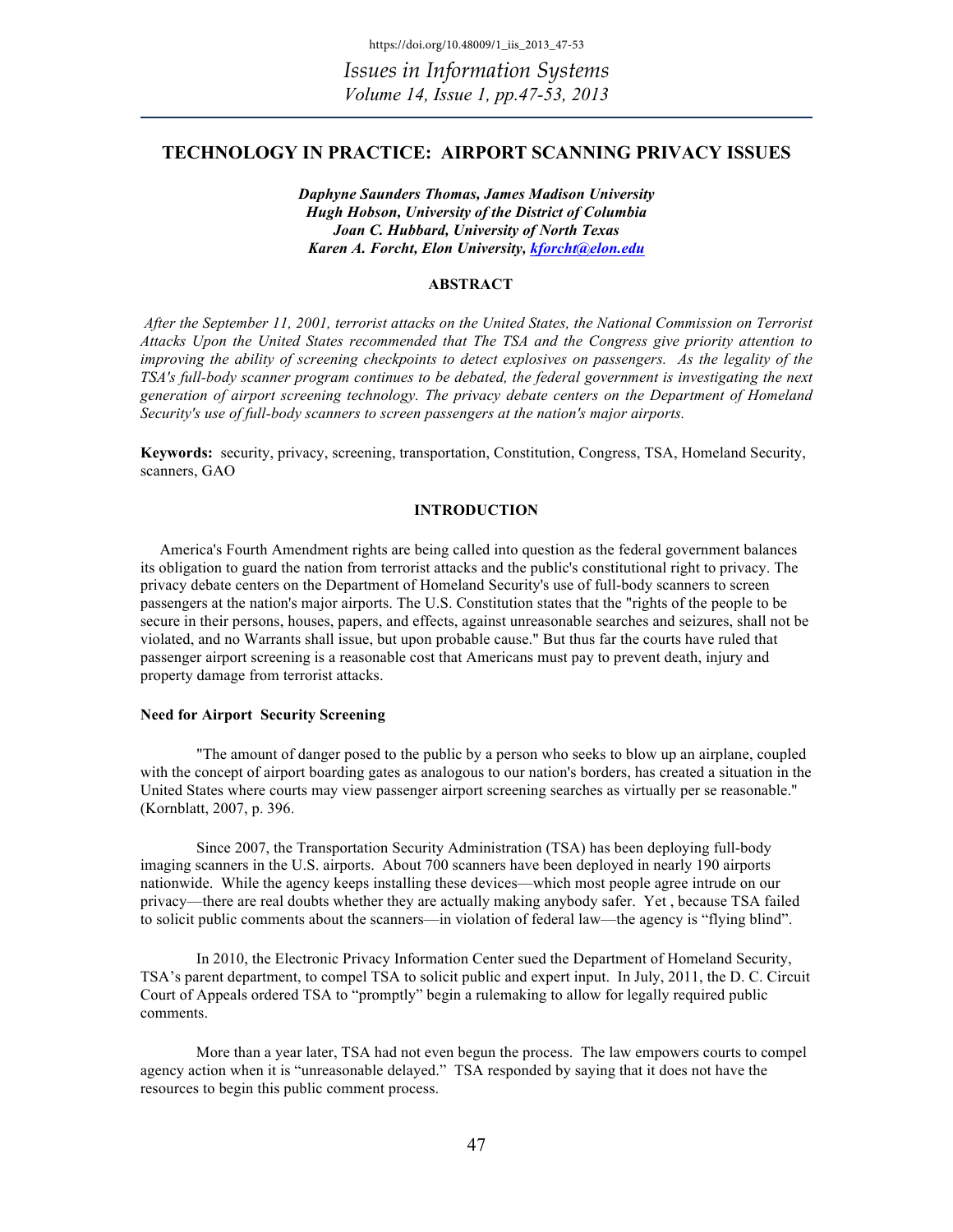Francine J. Kerner, chief counsel of the DHS' Transportation Security Administration insists that airport security screening "requires no warrant and no suspicion of wrongdoing," if it serves a compelling public interest. "As long as the search serves a special public need beyond law enforcement and is conducted in a reasonable fashion, it will be found to be permissible under the Fourth Amendment." Kerner argued that the department's use of full-body scanners, also known as advanced imaging technology (AIT), is in the public interest because it could prevent acts of terrorism that would jeopardize human lives and cause million of dollars in property damages. (Kerner, 2010, p. 7 of letter, exhibition in EPIC v Napolitano.)

After the September 11 terrorist attacks on the U.S., the National Commission on Terrorist Attacks Upon the United States recommended that The TSA and the Congress give priority attention to improving the ability of screening checkpoints to detect explosives on passengers. The government initially reacted to the terrorist attacks by requiring additional screening of carry-on baggage and mandating that passengers be scanned by walk-through magnetometers.

By 2004, the TSA estimated that roughly 15 percent of domestic airline passengers were also subject to secondary pat-down searches. The additional scrutiny was required if an individual triggered a magnetometer or was identified by a computer screening system. Security screeners could also require further inspection if they decided that a passenger's clothing or shoes were suspicious, or if the passenger raised a red flag by, for example, buying a one-way plane ticker or appearing on a government watch list.

"Since 2001, the TSA has implemented stricter and more extensive secondary search procedures at airport checkpoints, including modifications to the pat-down search protocols. Present day pat-down search procedures are often described as overly invasive and draw significant complaints from the traveling public. While the searches are conducted on a same-sex basis, pat-downs require contact with sensitive parts of the body, including the chest and thighs. Furthermore, screening officers conducting the search may under certain circumstances, expand the scope to even more intimate and sensitive parts of the body, such as under and in-between a woman's breasts. (Mock, 2009, p. 4.)

### **Updated Security Techniques**

The government shifted its attention to whole-body scanners after a Christmas Day 2009 terrorism incident in which a Nigerian man flying into Detroit allegedly tried to detonate an explosive device hidden in his underwear. In the aftermath, President Obama vowed to strengthen airport security and screening measures. In the never-ending race to protect our country, we have to stay one step ahead of a nimble adversary. That's what these steps are designed to do, Obama said.

Homeland Security Secretary Janet Napolitano in July, 2010 announced plans to expand use of whole-body AIT scanners at U.S. airports. Those scanners use low-level x-rays to create anatomically detailed pictures of each passenger's body. DHS officials say the machines can detect weapons and explosives that individuals might try to conceal under layers of clothing and sneak on board airplanes. According to the Transportation Security Administration, the advanced-technology body scanners will eventually be used as the "primary screening" method at airport checkpoints. As of March 2011, the federal government had deployed 500 imaging technology units at U.S. airports, and set a goal of deploying nearly 1,300 AIT machines by the end of 2012. (Kane; Kair, March 2011, p. 2--this is a new document.)

TSA officials insist that the government will protect the privacy of passengers inspected with the whole-body scanners by blurring each person's appearance and by permanently deleting the images once they are stored. To further enhance privacy, regulators say that the staff viewing the images are being stationed in remote locations and will not come into contact with the passengers being screened. In testimony before Congress, government regulators said that "AIT machines do not produce photographic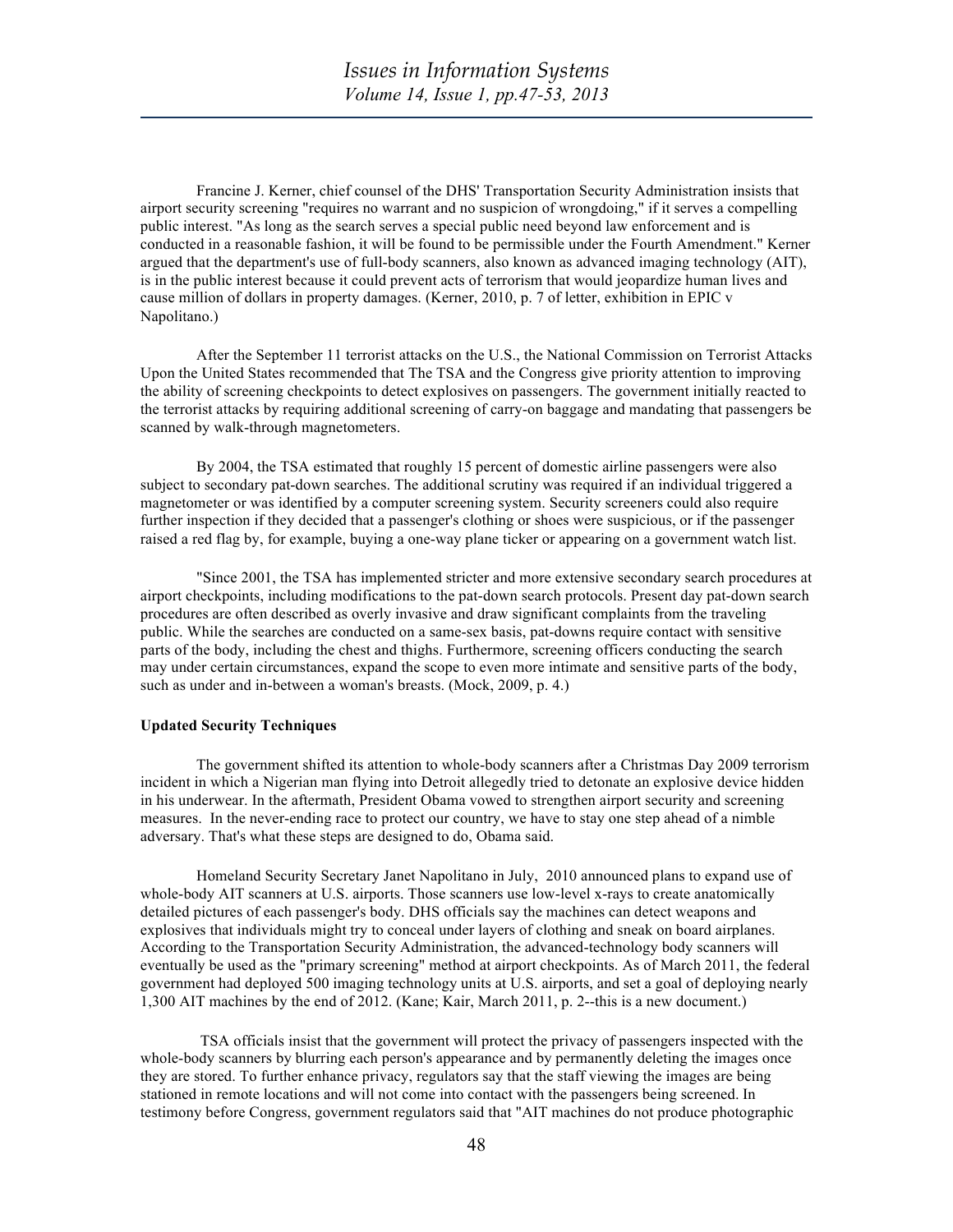quality images that would permit recognition of the person screened. A facial blur has also been applied to both the millimeter wave and backscatter technologies." The agency's screening protocols "ensure that such screening does not unreasonably intrude on a passenger's privacy in the airport environment and that the public's privacy concerns related to AIT screening are adequately addressed." DHS regulators also note that the scans are optional and passengers may request an alternative method of inspection, which would include a physical pat-down. TSA officials say that "more than 98 percent of individuals selected for AIT screening have opted to be screened by this technology over other screening methods such as a pat down." (Kane; Kair, 2011, p. 3, 4.)

### **Concerns About Individual Privacy**

The government's assurances continue to be questioned by privacy, consumer rights, and civil rights organizations that contend that the full-body scanners produce detailed images that are the equivalent to a "digital strip-search." Marc Rotenberg, executive director of Electronic Privacy Information Center, argues that "[w]ithout a warrant, the government doesn't have a right to peer beneath your clothes without probable cause." (Rotenberg, 2010, p. 5.)

According to passenger complaints filed with TSA and obtained by EPIC, airport personnel have been negligent about explaining alternative screening procedures and in some cases have mandated that passengers undergo whole-body screening. In its petition to DHS, the privacy group argued that "as a matter of pattern, practice and policy, the TSA does not offer air travelers a meaningful alternative to [fullbody scanner] searches in airports equipped with FBS devices."

Legal experts disagree on the government's authority to use full-body scanners. The courts tend to give great deference to the government's concerns about national security, noted Jeffrey Rosen, law professor at George Washington University and author of "The Naked Crowd: Reclaiming Security and Freedom in an Anxious Age." "But in this case, there's strong argument that the TSA's measures violate the Fourth Amendment," according to Rosen, "'non-routine' searches, such as strip-searches or body-cavity searches, require some individualized suspicion -- that is, some cause to suspect a particular traveler of wrongdoing. Neither virtual strip-searches nor intrusive pat-downs should be considered 'routine,' and therefore courts should rule that neither can be used for primary screening...They reveal a great deal of innocent but embarrassing information and are remarkably ineffective at revealing low-density contraband." (Rosen in the Washington Post, 2010, p. 6 of printout)

Fred H. Cate, a law professor at Indiana University's Center for Applied Cybersecurity Research, states that the scanners detect so many false reports of anomalies that "the AITs are not merely failing in practice to protect the air transport infrastructure against threats, but are actually interfering with TSA agents' ability to do so by sending them on so many wild good chases." (Cate, March 2011, p.9--new report)

### **Special Nature of Personal Issues**

The personal trauma of facing the TSA's airport screening process was related to Congress in March 2011 in testimony by Alaska State Rep. Sharon Cissna, who had had a mastectomy due to breast cancer. Cissna was stopped at an airport when she refused to undergo a full-body scan, which would have disclosed her physical anomaly. "The TSA agent began to tell me what would soon happen regarding where she was going to touch me and the force-forgotten memory of the previous intensive physical search returned," Cissna said. When Cissna refused the additional screening, she was surrounded by police, TSA officials and airport employees, which she said could have been "very intimidating because of their positions of authority and the difference in height between me and those surrounding me."

Cissna provided a passionate critique of the government's security system. "For nearly fifty years I've fought for the rights of abuse survivors and it is this population that is the most harmed by unwanted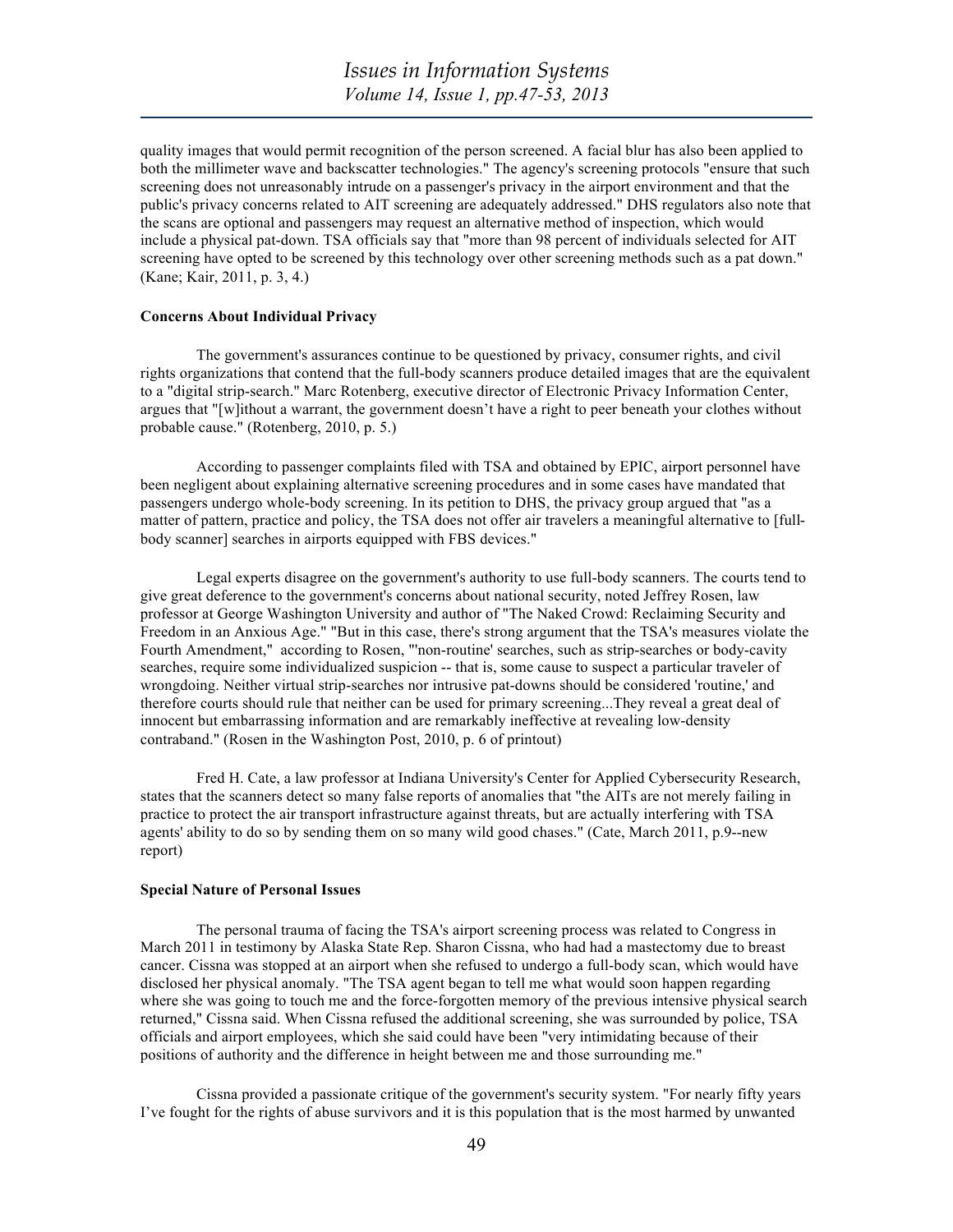physical touch. My wonderful state of Alaska depends on air flight as a mandatory means of transportation, both intra and interstate of our vast land. We also sadly rank first in the nation for both men and women who have been abused. Logic suggests that the recent introduction of the full body scan (itself a potentially harmful source of radiation) is the very last thing a molested person could deal with because it would result in yet more trauma from the groping of strangers. Most tragic of these policies are the silent masses that are traumatized and dishonored at the hands of their own government in the name of 'safety' policies." (Cissna, March 201).

## **Religious Freedom Concerns**

 The public interest groups argue that the airport scanners also violate the Religious Freedom Restoration Act, which bars the government from placing a substantial burden on a person's exercise of religion unless the government demonstrates a compelling interest. The groups' petition contends that the scanners violation the religious tenets of Muslims and other spiritual groups by allow the government to capture photos of passenger's naked bodies. The scanners have been banned in some Muslim countries.

In addition, critics say that the airport scanners report a high level of false "anomalies" in the passengers' images. "The AITs are not merely failing in practice to protect the air transport infrastructure against threats, but are actually interfering with TSA agents' ability to do so by sending them on so many wild good chases," according to Fred H. Cate, a law professor at Indiana University's Center for Applied Cybersecurity Research. (Cate, March 2011, p.9)

The U.S. Government Accountability Office also raised questions about the value of the scanning technology. In an October 2009 report, the government agency said that the TSA was deploying the body scanning machines without fully assessing whether they could detect "threat items" concealed on the body. In a March 2010 follow-up report, GAO said it "remains unclear" whether the advanced scanners would have detected the explosives that police allege the Nigerian passenger tried to detonate on a jet bound for Detroit in 2009.

#### **Health Concerns with Radiation**

 There are two kinds of scanning devices—back-scatter and millimeter wave. Back-scatter scanning machines send narrow, low-density X-ray beams over the subject, front and back, at high speeds, which just barely penetrate the clothing. The X-ray radiation reflects off the body—and of any objects hidden on that person. The process takes between 6 to 8 seconds.

 Millimeter-wave machines are typically composed of twin vertical arrays of extremely highfrequency transmitters that circle the passenger and create a three-dimensional image. The transmitters emit beams of radio frequency energy, which bounces off sub-clothing surfaces and exposes hidden items. Like back-scanner machines, the mms scan requires several seconds before an image is produced.

Some medical experts warn that the whole-body scanners could present safety concerns for passengers that undergo screening and for airport personnel who work near the scanners. In an April letter to White House science advisor John Holdren, four University of California scientists warned that radiation from the scanners has been underestimated and could cause health impacts in children, older travelers, pregnant women, and individuals with a greater susceptibility to cancer. Calling for a thorough review of the potential health impacts, the scientists concluded that "it appears that real independent safety data do not exist."

David J. Brenner, director of the Columbia University Center for Radiological Research, agreed that the scanners have the potential of increasing the incidence of cancer. "In that x-ray backscatter scans have become a primary screening measure, very large numbers of people will likely be exposed to very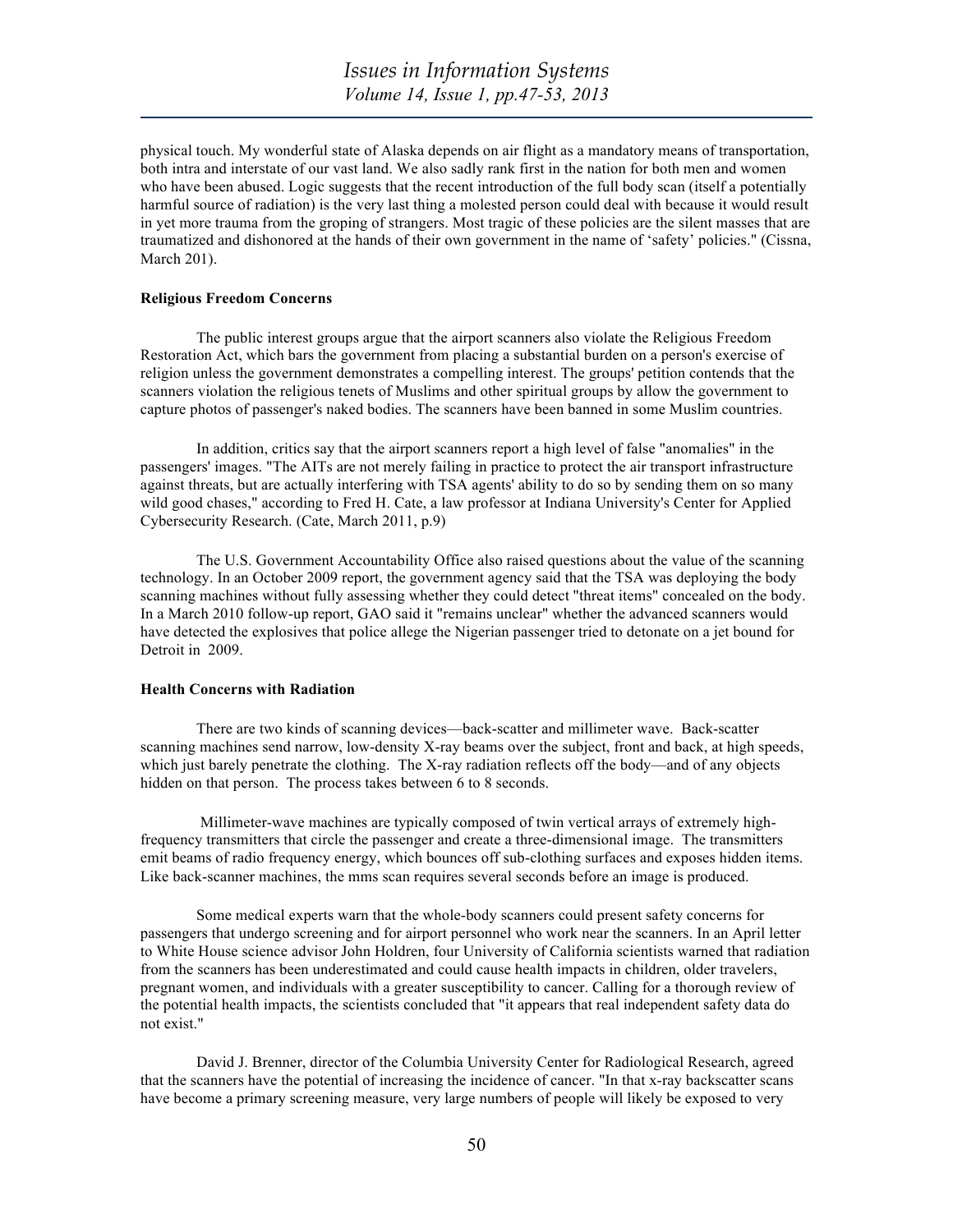small radiation-associated cancer risks from the associated radiation exposure. Given the very large numbers of scans involved, potentially up to one billion each year in the U.S., there is a significant likelihood that, amongst the scanned population, there will be some cancers produced by the associated radiation exposure. A best estimate is around 100 cancers per year, though this number is quite uncertain." (Brenner, March 2011, p. 2)

However, Homeland Security officials say that the x-ray imaging technology is safe and estimated that the radiation dosage individuals receives from the advanced-imaging machines is less than the level that passengers get while flying on an airplane or from naturally occurring background radiation levels.

### **How the Scanners Actually Work**

 Scanning technologies are now in use at all major airports in the U.S. According to the TSA, the scanners only see what is required to keep weapons and explosives off airplanes. The back-scatter device and the MMS machines each produce different kinds of images. While the former creates an almost cartoonish two-dimensional snapshot of the inspection subject, the latter produces a holographic 3D image.

 The TSA has given numerous assurances that every machine used in airports will feature face-andgenitalia-obscuring checks. The so-called "modesty algorithm" are incapable of data storage and that once an inspection ends and the image is cleared, it disappears forever.

### **Legal Challenges of Airport Scanning**

The government's plan to use whole-body scanners has been the subject of a series of legal challenges. In April 2010, the Electronic Privacy Information Center and 33 other public interest groups petitioned the TSA to suspend the scan program, arguing that the screening is unconstitutional because it subjects passengers to an unreasonable search and amount to an unlawful invasion of privacy. Similar concerns have been raised in other countries. In Britain, for example, airport security personnel are prohibited from scanning children due to warnings that the machines may violate national child pornography laws. The European Commission is also warning that body scanners raise fundamental privacy concerns and recommending less intrusive measures.

In July 2010, EPIC also filed a lawsuit challenging the TSA's decision to make body scanners the primary screening technique in U.S. airports, and asking the court to suspend the body- scanner program, pending independent review. That suit charges that "the TSA has acted outside of its regulatory authority and with profound disregard for the statutory and constitutional rights of air travelers." Joining EPIC in the suit are three frequent air travelers: the Council on American-Islamic Relations' legal counsel Nadhira Al-Khalili, human rights activist Chip Pitts and security expert Bruce Schneier. The petitioners claim that the government program violates the Administrative Procedure Act, the Privacy Act, the Video Voyeurism Prevention Act, the Religious Freedom Restoration Act and the Fourth Amendment*. (*EPIC v. the Department of Homeland Security*,* Case No. 10-1157)

TSA officials responded that "Given the nature of the AIT program, petitioners face no likelihood of irreparable harm. The program is designed to respect individual sensibilities regarding privacy, modesty and personal autonomy to the maximum extent possible, while still performing its crucial function of protecting all members of the public from potentially catastrophic events. The optout provision and the operating protocols requiring immediate deletion of images and preventing their misuse highlight the AIT program's sensitivity to potential concerns on the part of passengers ... Petitioners have not shown that agency implementation of a system with these privacy-respecting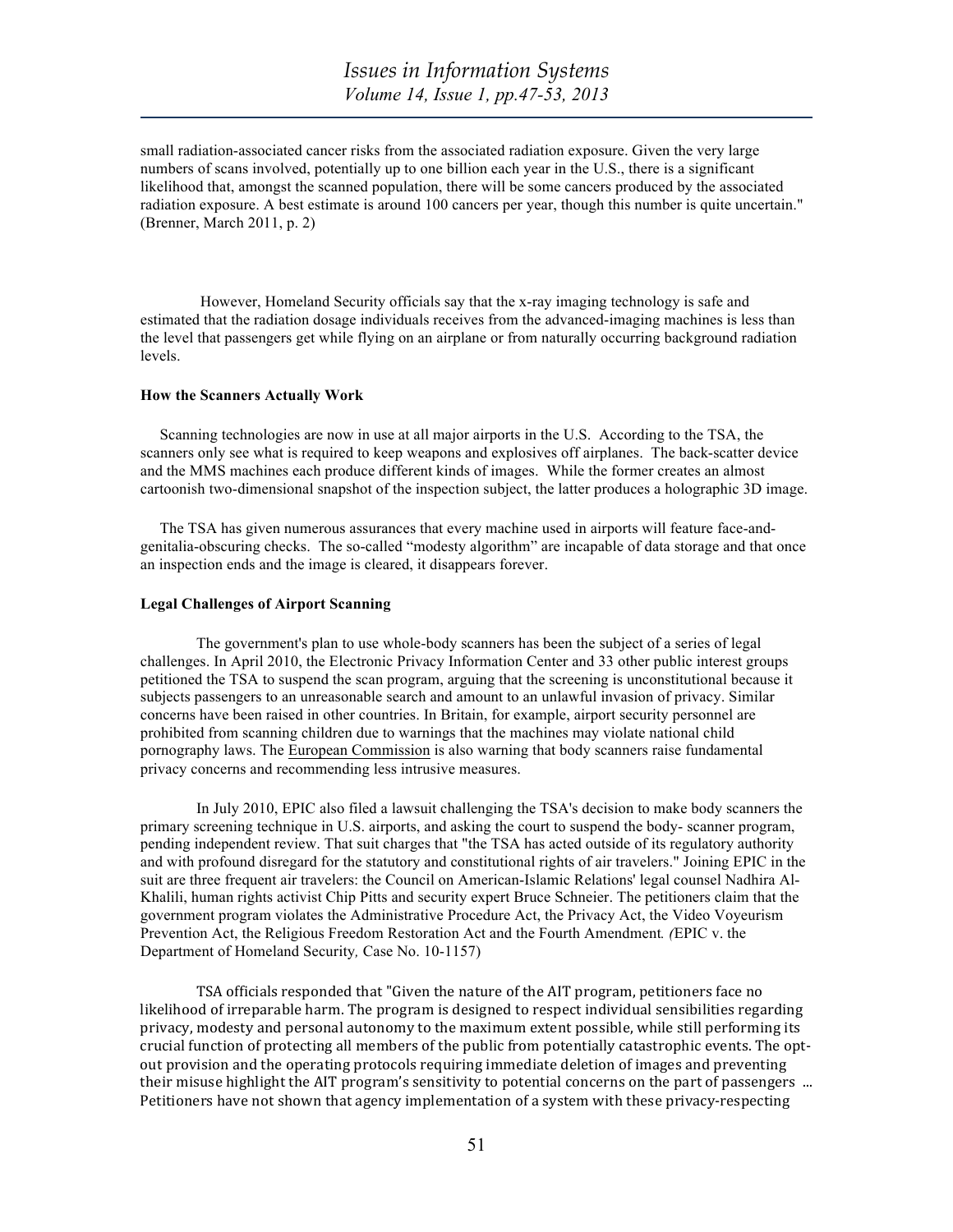and privacy-protecting features creates a significant risk of irreparable harm to members of the flying public, and their anecdotal assertions furnish no basis for .shutting down this essential transportation security program."

EPIC has filed a series of Freedom of Information Act requests and lawsuits seeking data on the scanners' ability to store and transmit scanned body images that the machines take. The federal agencies had insisted that the images would be discarded as soon as they were viewed by TSA experts. But the TSA's technical specifications require that scanners be able to store and transmit images. Government officials say those functions are shut off when the devices are installed at airports. Nonetheless, the Justice Department's U.S. Marshals Service has conceded that it saved 35,000 images taken with similar machines at a Florida federal courthouse. The Homeland Security Department has also admitted to saving over 2,000 photos from airport body scanners taken during training.

Congress has begun weighing in on the debate over full-body scanners. In 2010, Senators Bob Bennett, R-Utah, and Amy Klobuchar, D-Minn., introduced legislation supporting the DHS plans to install full-body scanners. The lawmakers' bill would require all commercial airports in the United States to deploy body imaging scanners by 2013.

But as evidence emerged that government had saved body image scans, six Senators sent a letter to the U.S. Marshal Service asking for a full explanation of the privacy practices. In addition, Senators Susan Collins, R-Maine; Richard Burr, R-N.C.; and Tom Coburn, R-Okla., wrote to DHS secretary Janet Napolitano objecting to the government's plans to expand the airport body scanner program in light of potential health concerns. The lawmakers asked "why the Department continues to purchase this technology when legitimate concerns about its safety appear to remain unanswered." The Senators were particularly concerned that airport personnel could receive multiple doses of radiation every work day. They urged the agency to work with independent experts to study the technology's health effects on travelers and airport personnel.

In March 2011, the House held hearings questioning the TSA's whole-body scanning program. In February, New Mexico Sen. Tom Udall introduced legislation requiring the federal government to install the advanced automatic target recognition software in all scanning machines by 2012. Udall said the current technology produces images that are "highly revealing and many passengers are uncomfortable eing screened by the technology. Unfortunately, TSA's policy for passengers who refuse AIT screening is to conduct a full apt-down -- hardly an ideal alternative for someone with privacy concerns." (Udall, February 2011, p. 1--new document).

EPIC officials say that hundreds of airport passengers have filed complaints about the DHS' increased screening. But according to November 2010 Washington Post-ABC News public opinion poll, nearly two-thirds of Americans support the new full-body security-screening machines at the country's airports. Half of those polled, however, opposed the enhanced pat-down searches that are imposed on passengers who refuse to be scanned. According to the TSA, less than 3 percent of travelers receive the patdowns. "About a third of all Americans see the new scanning machines as a potential health risk, but most say that's not a big concern." Despite those concerns, the poll found that more than 70 percent of those polled said the scanning program would not influence their travel plans. (Jon Cohen; Ashley Halsey III, Washington Post, November 2010, p. 1--new document)

The November 2010 public opinion polls showed that travelers had slightly tempered their enthusiasm for whole body scanners since the weeks following the Christmas day 2009 airplane incident. At that time, Gallup and CNN/Opinion Research Corporation released separate polls showing that almost 80 percent of the public backs the government screening program.

In the Gallup poll, 67 percent of those surveyed said they would not personally be "too uncomfortable" in undergoing such a scan, with close to half (48%) saying they would not be